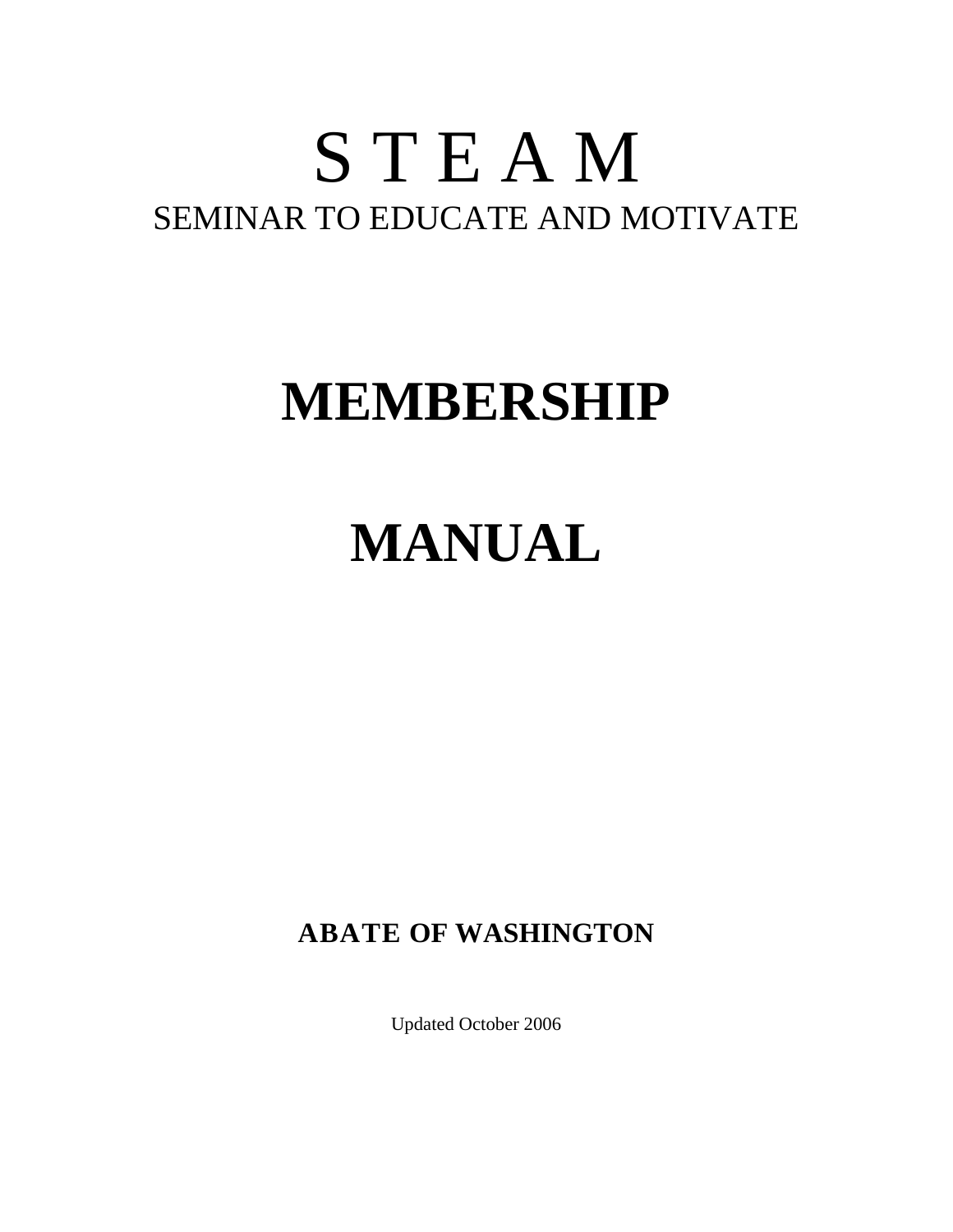## **ABATE of Washington is a membership driven organization**

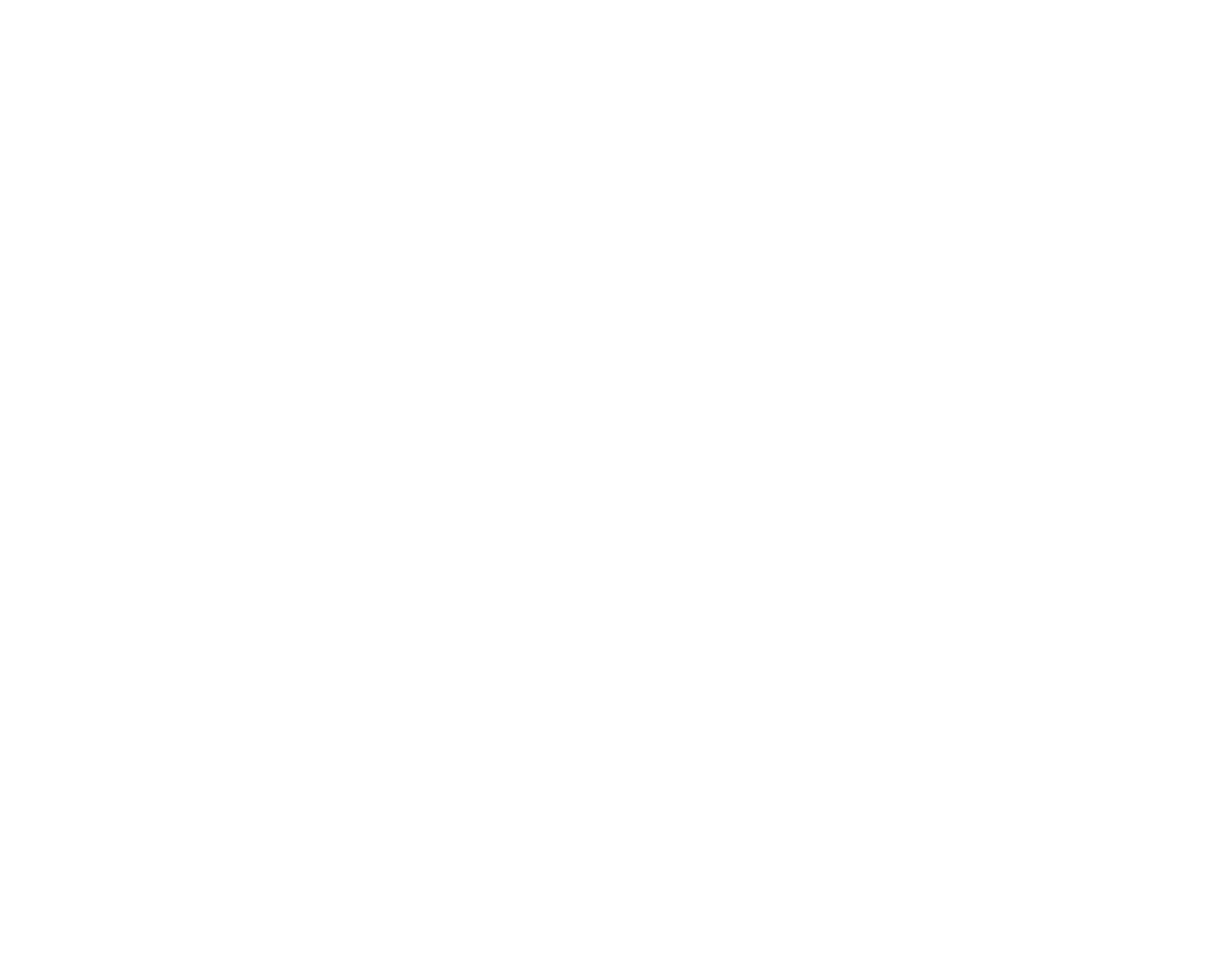## **ABATE of Washington**  *Structure*

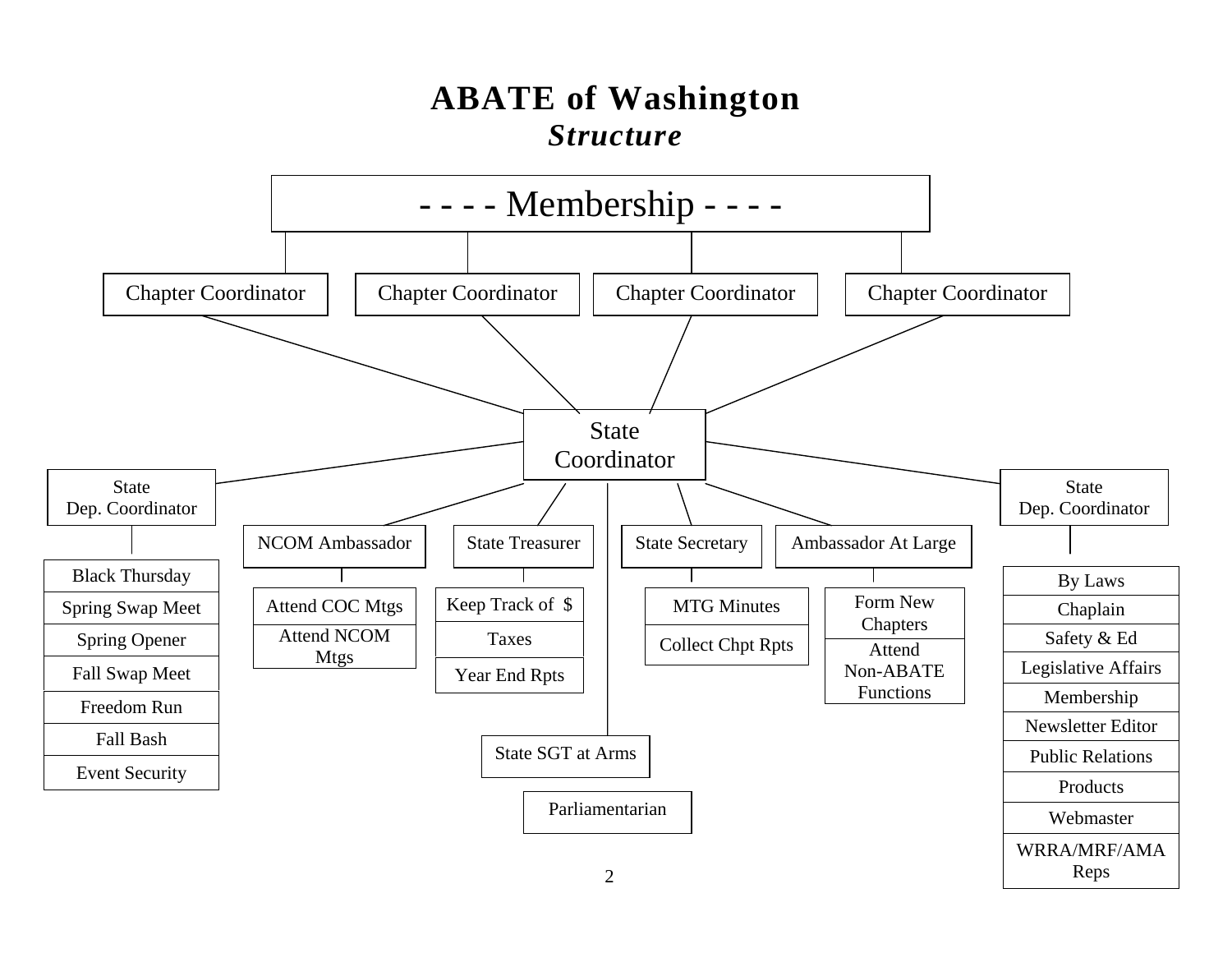### **RIGHTS OF MEMBERS**

- $\checkmark$  To attend meetings
- $\checkmark$  To make motions and debate in accord with parliamentary procedures
- $\checkmark$  To vote
- $\checkmark$  To hold office
- $\checkmark$  To nominate

### **DUTIES OF MEMBERS**

- $\checkmark$  To obey rules
- $\checkmark$  To further objectives of the organization
- $\checkmark$  To attend meetings
- $\checkmark$  To insist on enforcement of rules
- $\checkmark$  To fulfill assigned duties until properly excused

## **THE RESPONSIBILITY OF MEMBERSHIP**

Belonging to an organization carries with it certain definite responsibilities, some which are:

- $\checkmark$  Loyalty to the objectives of the organization
- $\checkmark$  Payment of dues and other financial obligations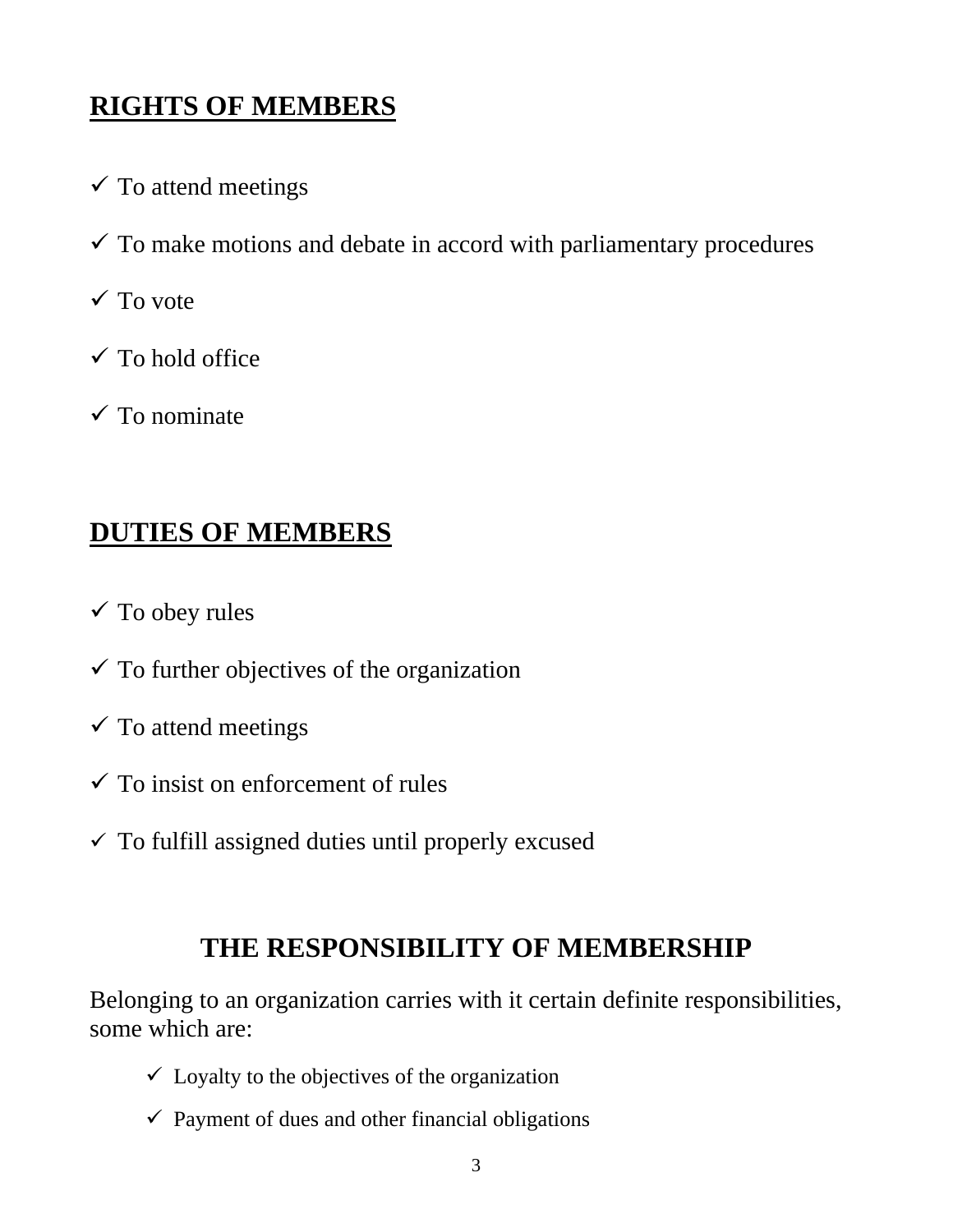- $\checkmark$  Acceptance for some responsibility for the growth, progress, and accomplishments of the group
- $\checkmark$  Willingness to serve as chairman of a committee or to accept other office or responsibility when asked to do so
- $\checkmark$  Attendance at meetings as regularly as possible
- $\checkmark$  Participation in the meetings in the discussion of policies and problems
- $\checkmark$  Voting according to conscience on motions and at elections
- $\checkmark$  Abiding by the decisions of majority vote until and unless proper steps are taken to change the action taken
- $\checkmark$  Arrive before the meeting begins
- $\checkmark$  Refrain from whispering or causing other disturbance during the meeting
- $\checkmark$  Rise to address the chair when desiring to speak
- $\checkmark$  Express opinions in the meeting
- $\checkmark$  Making motions properly to bring matters before the group
- $\checkmark$  Second motions that are made. Motions must have a second in order to get discussion started. Just because you second a motion doesn't mean you agree or approve, you may even speak against the motion.
- $\checkmark$  Be seated when another has the floor. It is not only discourteous to remain standing, but it is out of order as well.
- $\checkmark$  Remain until the meeting is declared adjourned by the chair
- $\checkmark$  Refrain from criticism of speakers and those who have accepted responsibility. Before you criticize someone you should ask yourself "Could I do as well?" or "Am I willing to take on that responsibility?"
- $\checkmark$  Make your criticism, if any, constructive. You need not always approve and agree with policy or procedures, but wait to speak your option until the appropriate time, then give it objectively.

#### **BE AN ACTIVE MEMBER – NOT JUST A JOINER !**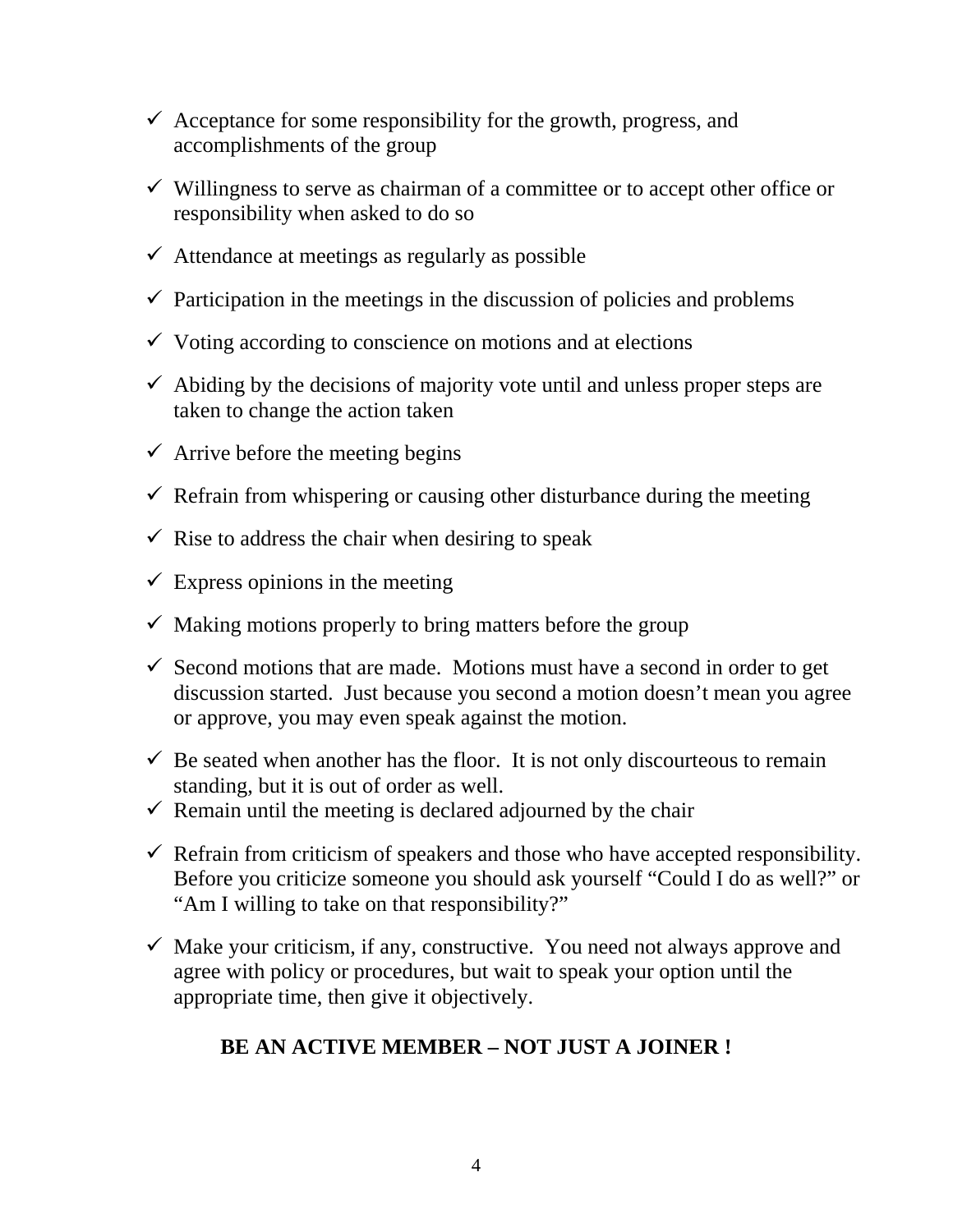### **OR DO YOU JUST BELONG?**

 Are you an active member, the kind that would be missed? Or are you just content, that your name is on the list?

 Do you attend the meetings and mingle with the members? Or do you meet in private and criticize and Mock?

 Do you take an active part to help the Chapter along? Or are you satisfied to be the kind who just belongs?

 Do you work on committees…to this there is a trick? Or leave the work to just a few and talk about the clique?

#### **So come to meetings often and take an active role.**

Don't be just a member, come and participate. Think this over members, you know what's right from wrong.

Are you an active member or do you just belong?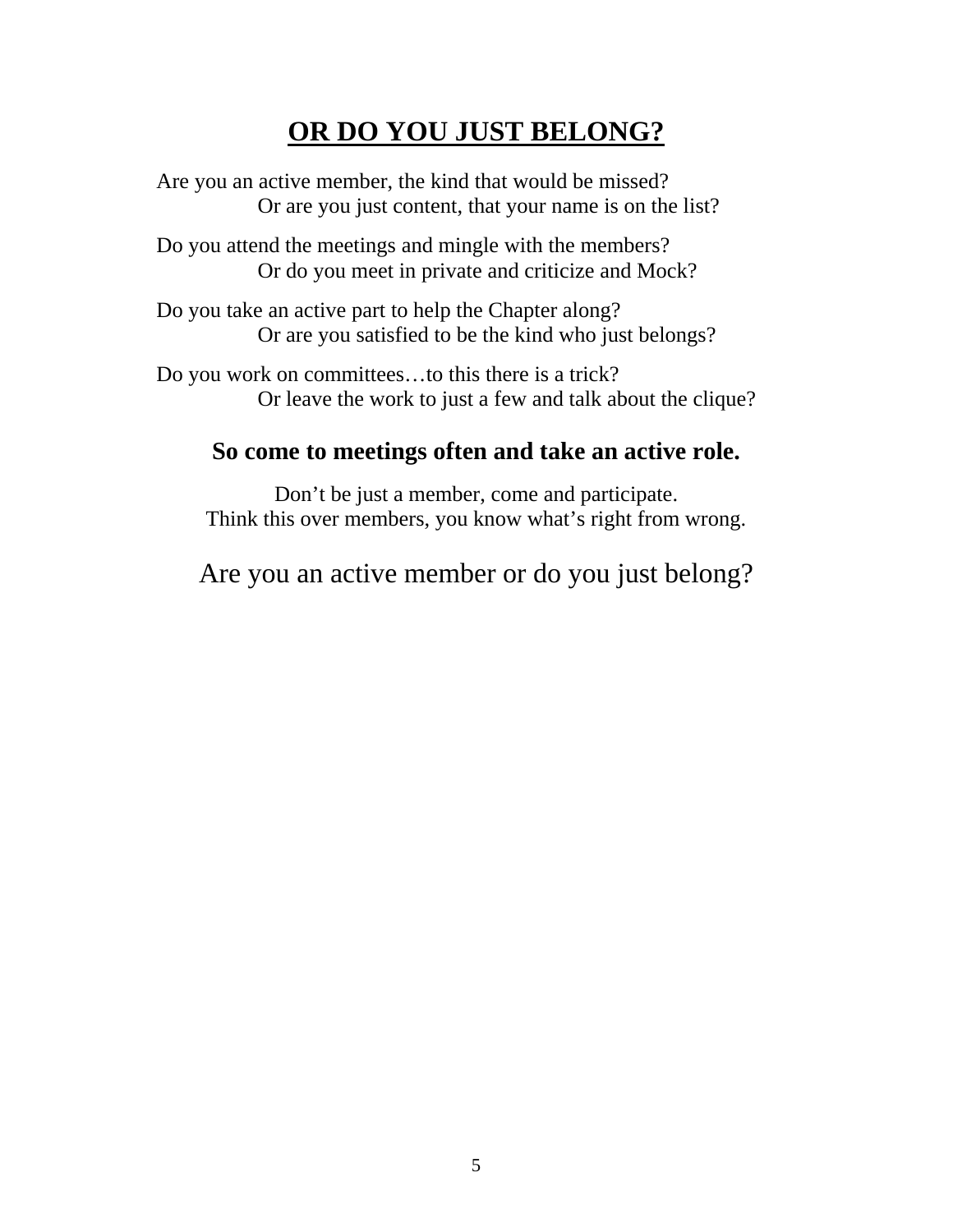## **Guidelines for Using Robert's Rules of Order**

#### **Duties of the Members**

- $\triangleright$  To obtain the floor before speaking
- $\triangleright$  To stand when speaking, & to identify yourself before speaking
- $\triangleright$  To avoid speaking upon any matter until it is properly brought before the assembly by a motion.
- $\triangleright$  To stay on the question then pending
- $\triangleright$  To yield the floor to calls for order (Points of Order)
- $\triangleright$  To abstain from all personalities in debate
- $\triangleright$  To avoid disturbing, in any way, speakers of the assembly

#### **Rights of the Members**

- $\triangleright$  To offer any motion that is germane to the organization
- $\triangleright$  To explain or discuss that motion, or any matter properly before the meeting
- $\triangleright$  To call to order, if necessary (A point of order can interrupt a speaker. It is raised to ensure orderly procedures, particularly when there is a breach or violation or rules or by-laws, or when a member is not speaking on the motion before the assembly.)
- $\triangleright$  To hold the floor, when legally obtained, until through speaking
- $\triangleright$  It is also the right of every member, who notices a breach of a rule, to insist upon its enforcement.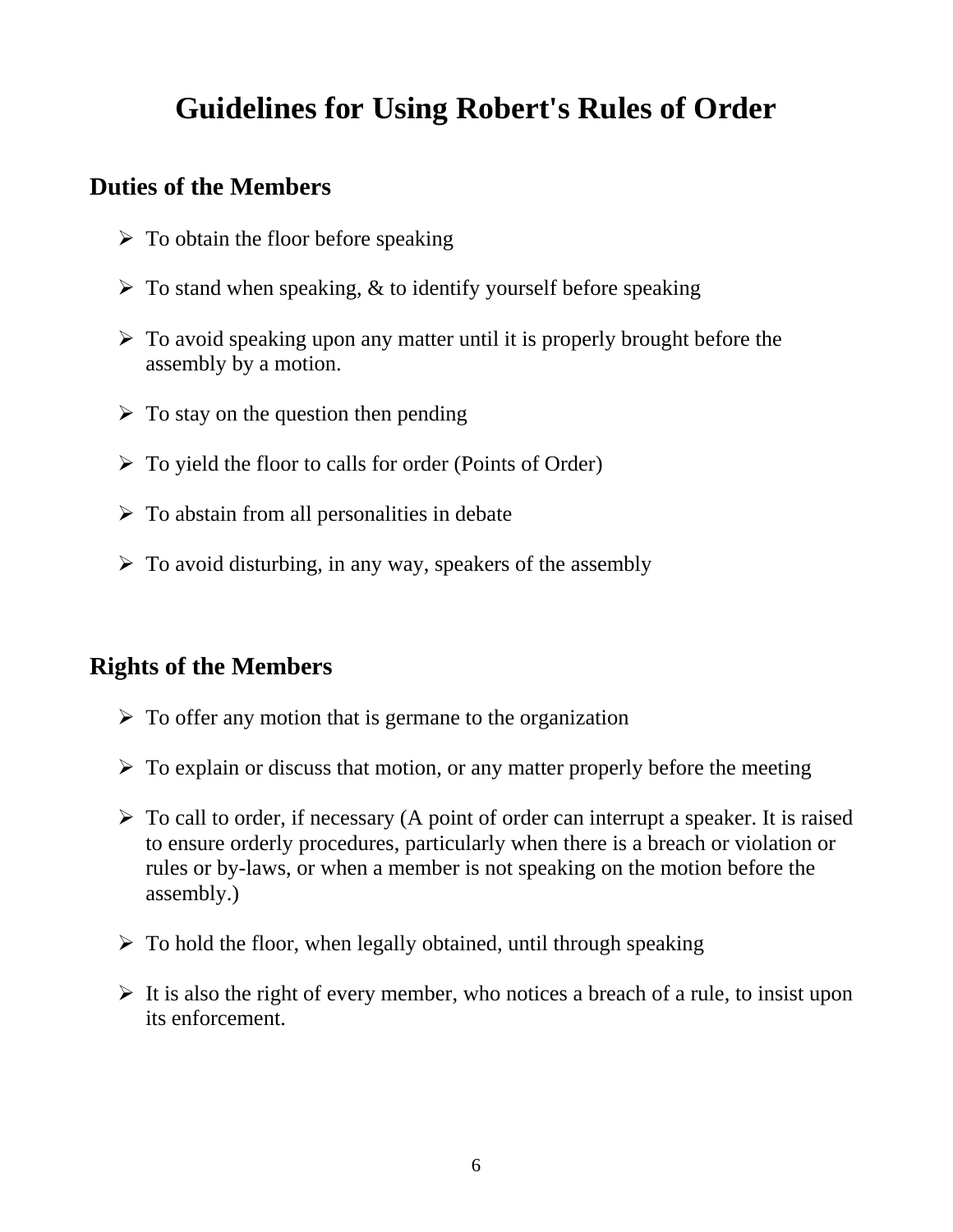## **A GUIDE TO PARLIAMENTARY LAW**

#### **SPEAKING**

To speak at a meeting the person who wishes to speak should be recognized by the chairperson of the meeting, rise and address the chairperson.

On issues or motions on the floor

- **1.** The maker of the motion is always first to speak in order that he may explain the motion.
- **2.** No one gets a second chance to speak until everyone has had a chance to speak once.
- **3.** The chairperson should try to alternate speakers between both sides of an issue.

Speaking is not usually in order until the presiding officer has indicated who is entitled to speak; follows the making of a motion; is limited - - to give everyone an opportunity. Use Roberts Rules of Order as Revised for your guide.

#### **THE MOTION**

The motion is the means whereby the group takes action. It is a statement of what is to be done and how it will be accomplished. It should be carefully worded to prevent misunderstandings.

The motion is made by stating, "Mr. Chairperson, I move that…" The chair does not have to recognize a motion that begins, "I motion…"

Depending on the type of motion that's being stated, it usually requires a second. This means the seconding party believes the motion is important enough to be discussed by the members. The seconding party simply states, "I second the Motion." He may do so without rising.

Parliamentary law is designed to insure that the group considers only the motion on the floor and only one motion at a time. It also allows or assists the chairman in maintaining order and to help get through business quickly and orderly.

Confusion in the meeting will not occur if the presiding officer understands the basis of parliamentary law AND always keeps the group well informed on what is happening on the floor, and what will happen next.